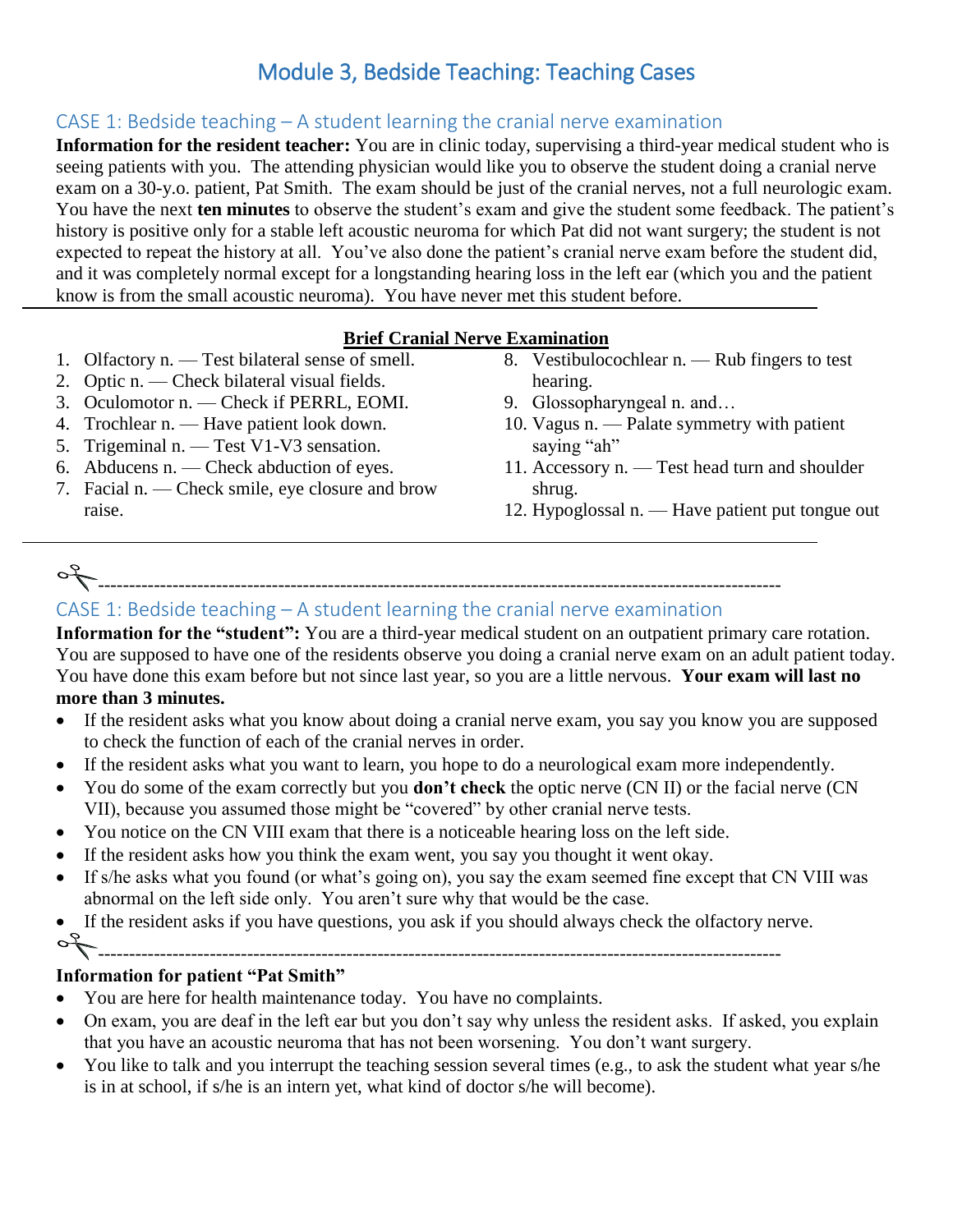#### CASE 2: Bedside teaching – A student taking a chest pain history

**Information for the resident teacher:** You are in clinic today, supervising a third-year medical student who is seeing patients with you. The attending physician would like you to observe the student taking the history of a 32-y.o. patient, Chris Ramirez. You have the next **ten minutes** to observe the student's history and give the student some feedback. You already examined the patient and the exam was normal; the student is not expected to do any physical examination at all since you only have ten minutes. You have never met this student so you do not know much about the student's skills.



### CASE 2: Bedside teaching – A student taking a chest pain history

**Information for the "student":** You are a third-year medical student on an outpatient rotation. You are supposed to have one of the residents observe you taking the history of an adult patient today. You have taken histories before but not on a patient with chest pain, so you are unsure what to ask. You think you listened to a physician take a similar history last year but you have forgotten most of the questions by now. **Your entire history will last no more than 3 minutes.**

- If the resident asks what you know about taking a chest pain history, you say you ask about location, intensity, and radiation of the pain but you can't remember some of the questions.
- If the resident asks what your goal is for this session (or what you want to get out of the session), you say that you hope that by the end of the session you will be able to take a more complete chest pain history that will help clarify any needed workup.
- You don't introduce yourself to the patient. You wait to see if the resident will introduce you.
- During the history, you ask the patient some questions about the chest pain, but **you forget to ask** about exacerbating or alleviating factors (e.g., exertion, medications), past medical history, family history, or other cardiac risk factors (e.g., tobacco use).
- If the resident asks how you think the history went, you say it didn't go well. You knew there were more questions you should be asking but you forgot and you were also nervous.
- If s/he asks what you learned from the history (or what's going on), you say the patient may have coronary artery disease (CAD).
- If the resident asks why you think that, you say CAD is a major cause of chest pain.
- If the resident asks if you have any questions, you ask if it's safe to do a treadmill test on a patient who is having chest pain at the time.
- 

--------------------------------------------------------------------------------------------------------------

## CASE 2: Bedside teaching – A student taking a chest pain history

#### **Information for patient "Chris Ramirez"**

- You are a 32-year-old in to see your resident physician for new-onset chest pain.
- You are quietly anxious and you ask 2-3 questions about what is wrong with you.
- Over the past 3 weeks, you have had five episodes of sharp midchest discomfort, ranging from 1-3/10 in intensity, and lasting anywhere from 10 minutes to 2 hours.
- Associated symptoms include shortness of breath and nausea but no radiation of pain or palpitations.
- Psychosocial history will include considerable stress at home, but you resist further discussion.
- If anyone asks how you thought the history went, you say you thought the student did well but you would have liked to be asked more about risk factors because you want to quit smoking.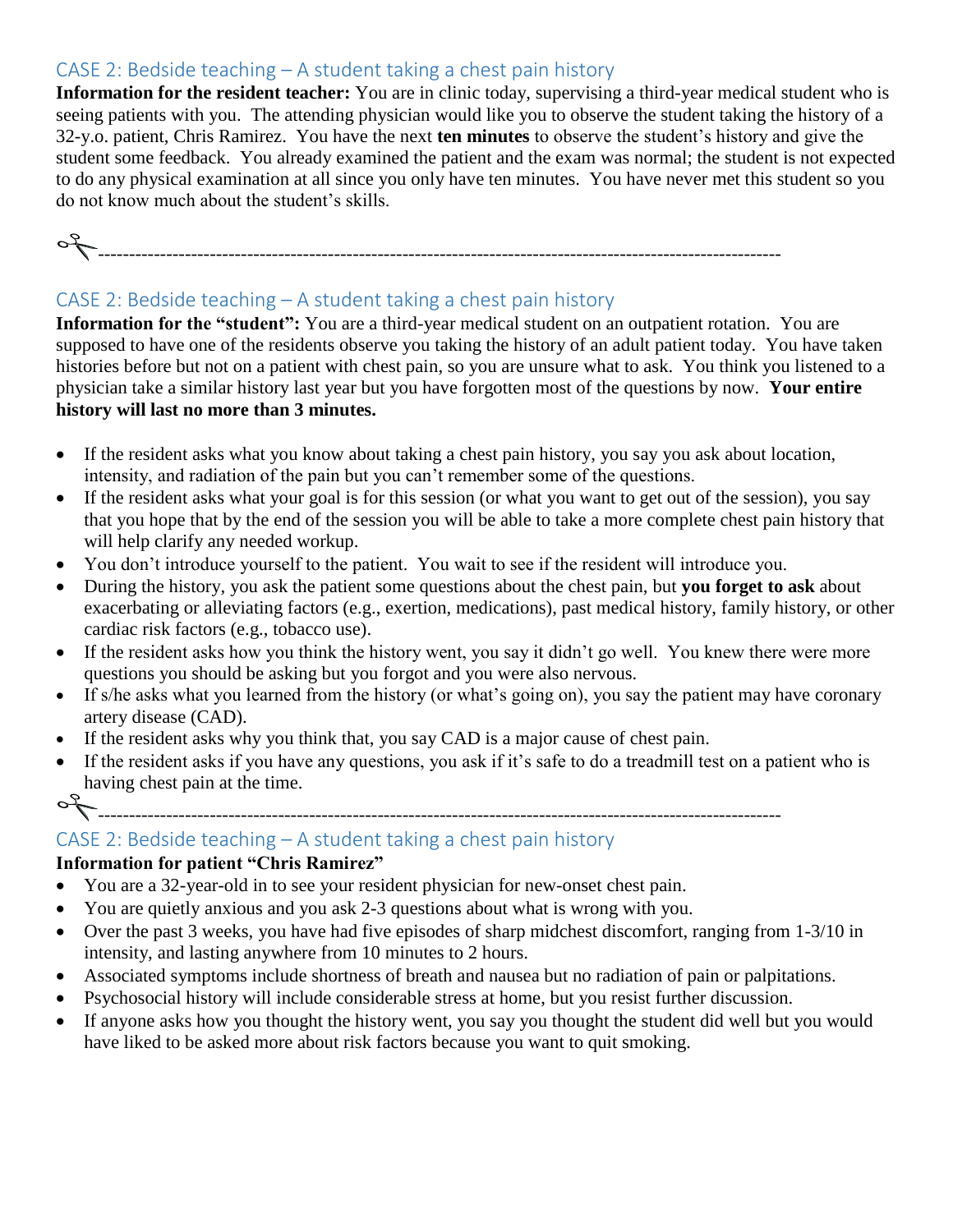#### CASE 3: Bedside teaching – A student learning a newborn examination

**Information for the resident teacher:** You are in clinic today, supervising a third-year medical student who is seeing patients with you. The attending physician would like you to observe the student doing a neonatal examination on a well newborn boy, Cody. You have the next **ten minutes** to observe the student's exam of the baby and give the student some feedback. You already took the baby's birth history and it was completely normal; the student is not expected to repeat the history since you only have ten minutes. You also examined the baby already today and the exam was completely normal except for some mild neonatal acne on the baby's face. You have never met this student so you do not know much about the student's skills.

of

## --------------------------------------------------------------------------------------------------------------

## CASE 3: Bedside teaching – A student learning a newborn examination

**Information for the "student":** You are a third-year medical student on an outpatient primary care rotation. You are supposed to have one of the residents observe you doing a neonatal exam on a well two-week old infant today. This is your second newborn exam. **Your exam will last no more than 3 minutes.**

- If the resident asks what you know about examining a newborn, you say you plan to do a fairly complete physical exam like you learned earlier in this rotation.
- If the resident asks what your goal is for this session (or what you want to get out of the session), you say that you hope that by the end of the session you will be able to do a complete newborn exam more independently.
- You don't introduce yourself to the baby's parent. You wait to see if the resident will introduce you.
- During your exam, you point at some lesions you see on the face and say you **see lesions**.
- You do most things right on the exam but you **forget** to check the hip and genital exams.
- If the resident asks how you think the newborn exam went, you say you thought it went okay
- If s/he asks what you found (or what's going on), you say you wonder if the baby has some kind of skin infection on the face. If s/he asks why, you say the lesions looked infectious.
- If the resident asks if you have any questions, you ask when the next well baby exam should be scheduled. -------------------------------------------------------------------------------------------------------------- P

## CASE 3: Bedside teaching – A student learning a newborn examination

#### **Information for the "parent"**

- You are a young parent here with your newborn boy to get his well baby exam.
- You know you are in a residency clinic so you expect to see residents and students.
- You are very quiet and shy, and you speak only when spoken to.
- If anyone asks whether you have questions, you ask (if the resident did not already explain it) if the baby's skin problem is anything serious.
- If anyone asks how you thought the exam went, you say you thought the student did well and is going to be a very good doctor someday.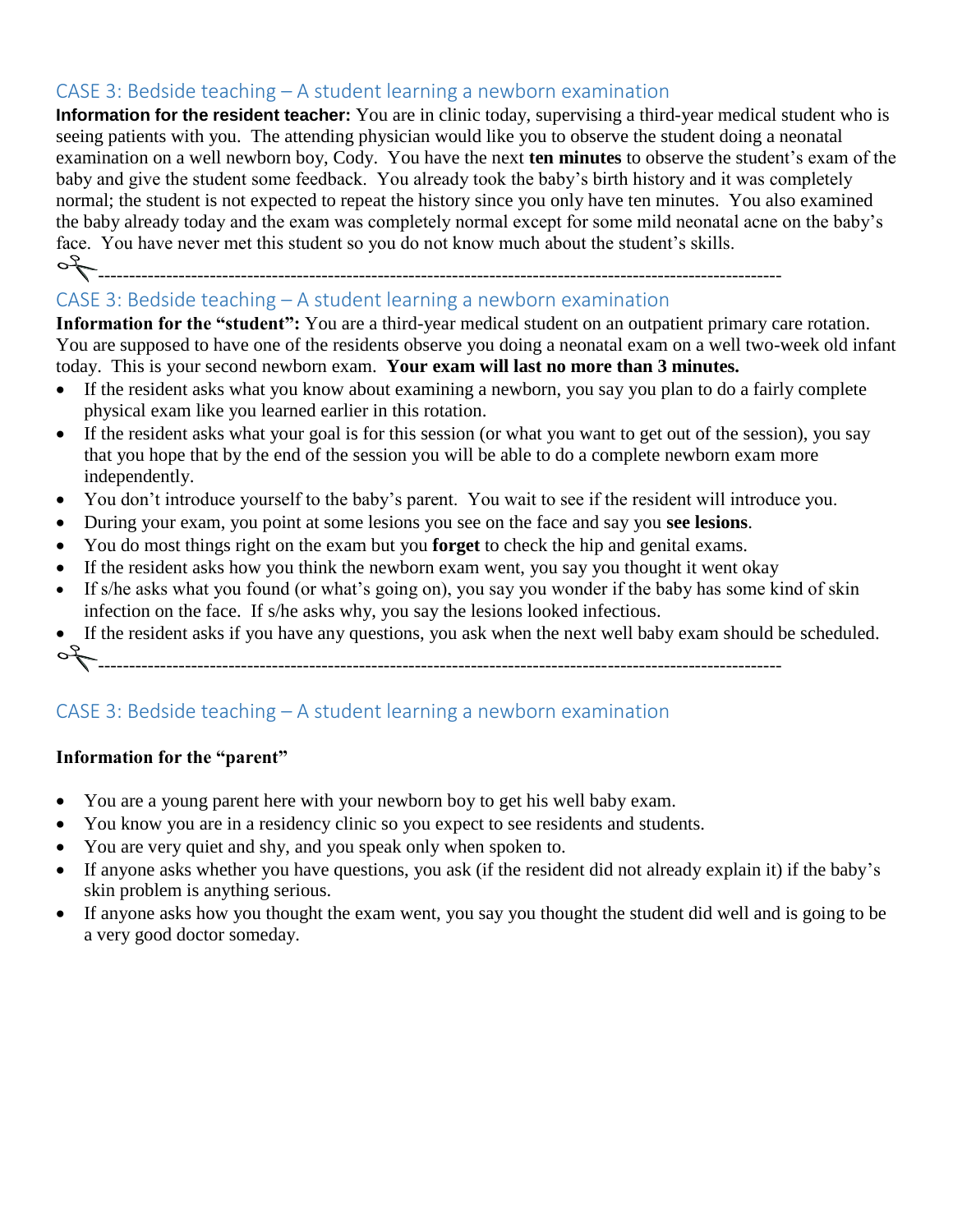# Checklist for Giving Feedback on Teaching Cases: Bedside Teaching

The "BEDSIDE" approach to bedside teaching

### **Briefing:**

| 1. Did the resident give you a concise briefing before meeting with the patient?                                                                        |                   |                                                                                                        |  |  |  |  |  |  |
|---------------------------------------------------------------------------------------------------------------------------------------------------------|-------------------|--------------------------------------------------------------------------------------------------------|--|--|--|--|--|--|
| N <sub>0</sub>                                                                                                                                          | ______Somewhat    | Yes                                                                                                    |  |  |  |  |  |  |
| 2. Did s/he introduce you to the patient and explain your roles?                                                                                        |                   |                                                                                                        |  |  |  |  |  |  |
| $\rule{1em}{0.15mm}$ No                                                                                                                                 | Somewhat Nes      |                                                                                                        |  |  |  |  |  |  |
| 3. Did the resident ask what you already knew about performing today's skills?                                                                          |                   |                                                                                                        |  |  |  |  |  |  |
| N <sub>0</sub>                                                                                                                                          | ______Somewhat    | Yes                                                                                                    |  |  |  |  |  |  |
| 4. Did s/he ask helpful "learning questions" to probe your knowledge base?                                                                              |                   |                                                                                                        |  |  |  |  |  |  |
| $\sqrt{N}$                                                                                                                                              |                   | Yes                                                                                                    |  |  |  |  |  |  |
| <b>Expectations:</b>                                                                                                                                    |                   |                                                                                                        |  |  |  |  |  |  |
|                                                                                                                                                         |                   | 5. Did your resident clarify mutual goals for the teaching session, explaining the topic's importance? |  |  |  |  |  |  |
| $\overline{\phantom{1}}$ No                                                                                                                             | _______Somewhat   | Yes                                                                                                    |  |  |  |  |  |  |
| Demonstration:                                                                                                                                          |                   |                                                                                                        |  |  |  |  |  |  |
| 6. Did the resident watch without interruption while you demonstrated the H&P?                                                                          |                   |                                                                                                        |  |  |  |  |  |  |
| $\sqrt{N}$                                                                                                                                              | _________Somewhat | Yes                                                                                                    |  |  |  |  |  |  |
| Specific feedback:                                                                                                                                      |                   |                                                                                                        |  |  |  |  |  |  |
| 7. Did the resident offer suggestions for improvement?                                                                                                  |                   |                                                                                                        |  |  |  |  |  |  |
|                                                                                                                                                         | No Somewhat       | Yes                                                                                                    |  |  |  |  |  |  |
| 8. Did the resident effectively explain and demonstrate the skills you were learning?                                                                   |                   |                                                                                                        |  |  |  |  |  |  |
| $\overline{\phantom{1}}$ No                                                                                                                             | Somewhat          | Yes                                                                                                    |  |  |  |  |  |  |
| 9. Did s/he generalize what you could learn from this particular case, explaining how it is similar to and<br>different from other clinical situations? |                   |                                                                                                        |  |  |  |  |  |  |
| No                                                                                                                                                      | Somewhat          | Yes                                                                                                    |  |  |  |  |  |  |

**Inclusion of "microskills":**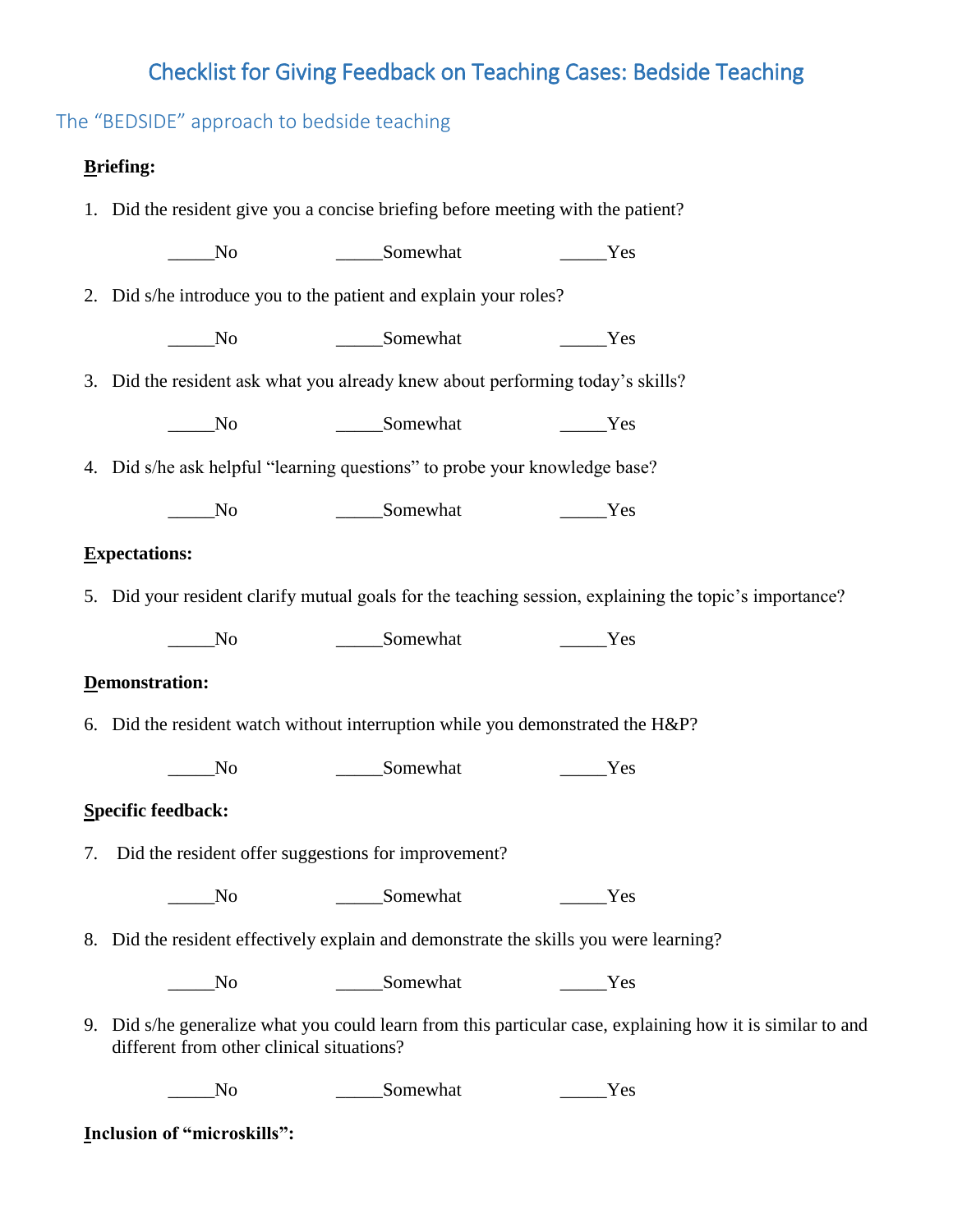|                                                                                                                         | do? ("Get a commitment")    |                                                                               | 10. Did your resident teacher ask you what you thought was going on with the patient, or what you'd like to |  |  |  |  |  |  |
|-------------------------------------------------------------------------------------------------------------------------|-----------------------------|-------------------------------------------------------------------------------|-------------------------------------------------------------------------------------------------------------|--|--|--|--|--|--|
|                                                                                                                         | N <sub>o</sub>              | ______Somewhat                                                                | Yes                                                                                                         |  |  |  |  |  |  |
| 11. Did s/he then ask why you thought that? ("Probe for supporting evidence")                                           |                             |                                                                               |                                                                                                             |  |  |  |  |  |  |
|                                                                                                                         | $\overline{\phantom{1}}$ No | Somewhat                                                                      | Yes                                                                                                         |  |  |  |  |  |  |
| 12. Was the teaching material well organized? ("Teach general rules")                                                   |                             |                                                                               |                                                                                                             |  |  |  |  |  |  |
|                                                                                                                         | $\sqrt{N}$                  | ______Somewhat                                                                | Yes                                                                                                         |  |  |  |  |  |  |
|                                                                                                                         |                             |                                                                               | 13. Did s/he provide specific feedback on what you did right? ("Reinforce what was done right")             |  |  |  |  |  |  |
|                                                                                                                         | $\overline{\phantom{1}}$ No | Somewhat Test Test                                                            |                                                                                                             |  |  |  |  |  |  |
|                                                                                                                         |                             |                                                                               | 14. Did s/he correct your mistakes thoroughly and accurately? ("Correct mistakes")                          |  |  |  |  |  |  |
|                                                                                                                         | $\rule{1em}{0.15mm}$ No     | Somewhat Test Test                                                            |                                                                                                             |  |  |  |  |  |  |
| Debriefing:                                                                                                             |                             |                                                                               |                                                                                                             |  |  |  |  |  |  |
| 15. Did the resident effectively integrate both you and the patient into the skill demonstration and the<br>discussion? |                             |                                                                               |                                                                                                             |  |  |  |  |  |  |
|                                                                                                                         | $\sqrt{\ }$                 |                                                                               | Yes                                                                                                         |  |  |  |  |  |  |
|                                                                                                                         |                             | 16. Did s/he ask you to define your own future learning needs for this topic? |                                                                                                             |  |  |  |  |  |  |
|                                                                                                                         | No                          | __________Somewhat                                                            | Yes                                                                                                         |  |  |  |  |  |  |
| 17. Did s/he arrange for a follow-up session with you?                                                                  |                             |                                                                               |                                                                                                             |  |  |  |  |  |  |
|                                                                                                                         | No_                         | ______Somewhat                                                                | Yes                                                                                                         |  |  |  |  |  |  |
|                                                                                                                         |                             |                                                                               |                                                                                                             |  |  |  |  |  |  |
| <b>Education:</b>                                                                                                       |                             |                                                                               |                                                                                                             |  |  |  |  |  |  |
| 18. Did the resident explicitly encourage further learning?                                                             |                             |                                                                               |                                                                                                             |  |  |  |  |  |  |
|                                                                                                                         | $\rule{1em}{0.15mm}$ No     | ______Somewhat                                                                | Yes                                                                                                         |  |  |  |  |  |  |
| 19. Did s/he encourage outside reading (discussing texts, articles, computer aids, consultants)?                        |                             |                                                                               |                                                                                                             |  |  |  |  |  |  |
|                                                                                                                         | N <sub>o</sub>              | Somewhat                                                                      | Yes                                                                                                         |  |  |  |  |  |  |
|                                                                                                                         |                             |                                                                               |                                                                                                             |  |  |  |  |  |  |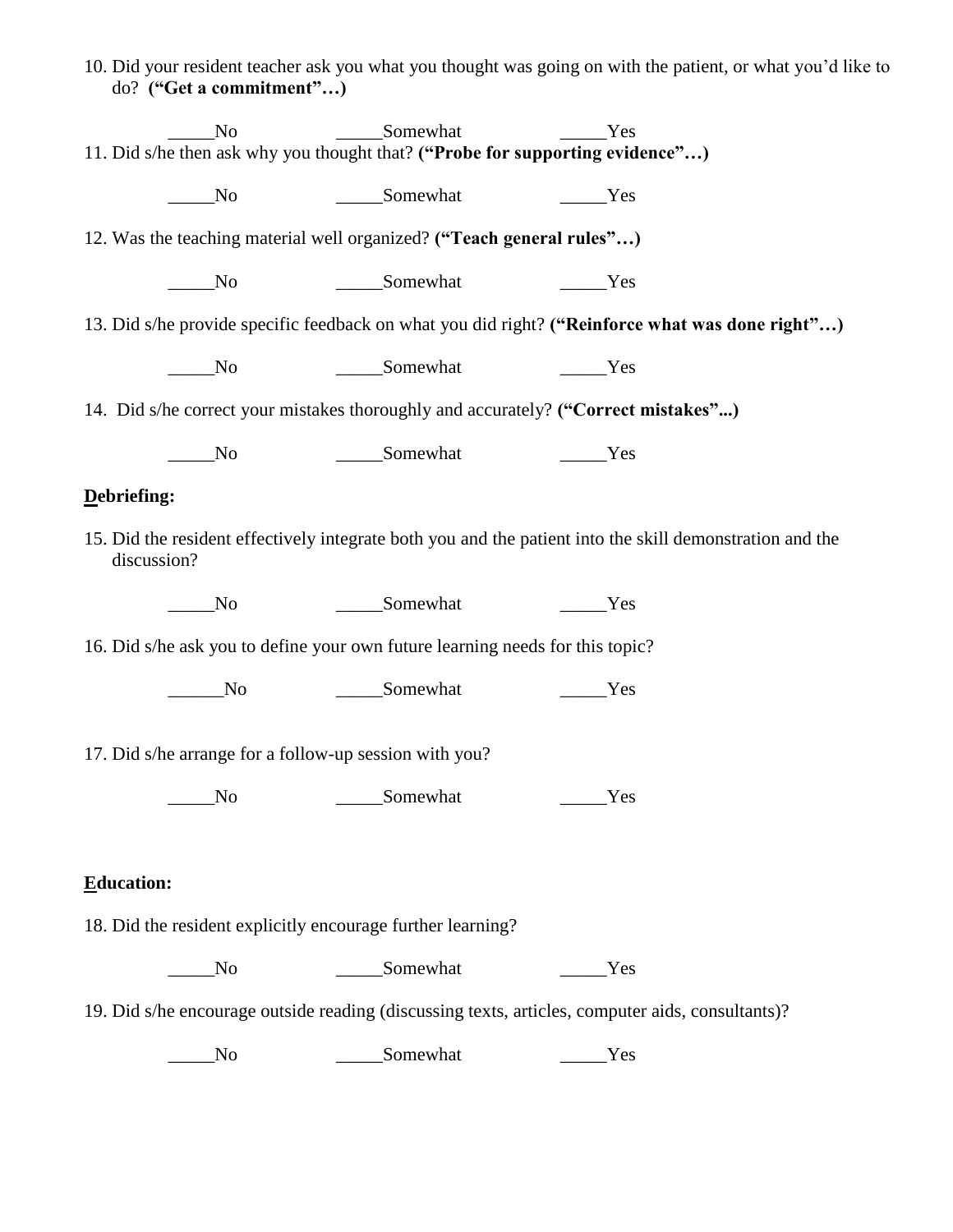## Other teaching skills

20. Did the resident treat you with respect, introduce him/herself, use your name?

\_\_\_\_\_No \_\_\_\_\_Somewhat \_\_\_\_\_Yes

21. Was the session paced well without dragging out or seeming rushed?

\_\_\_\_\_No \_\_\_\_\_Somewhat \_\_\_\_\_Yes